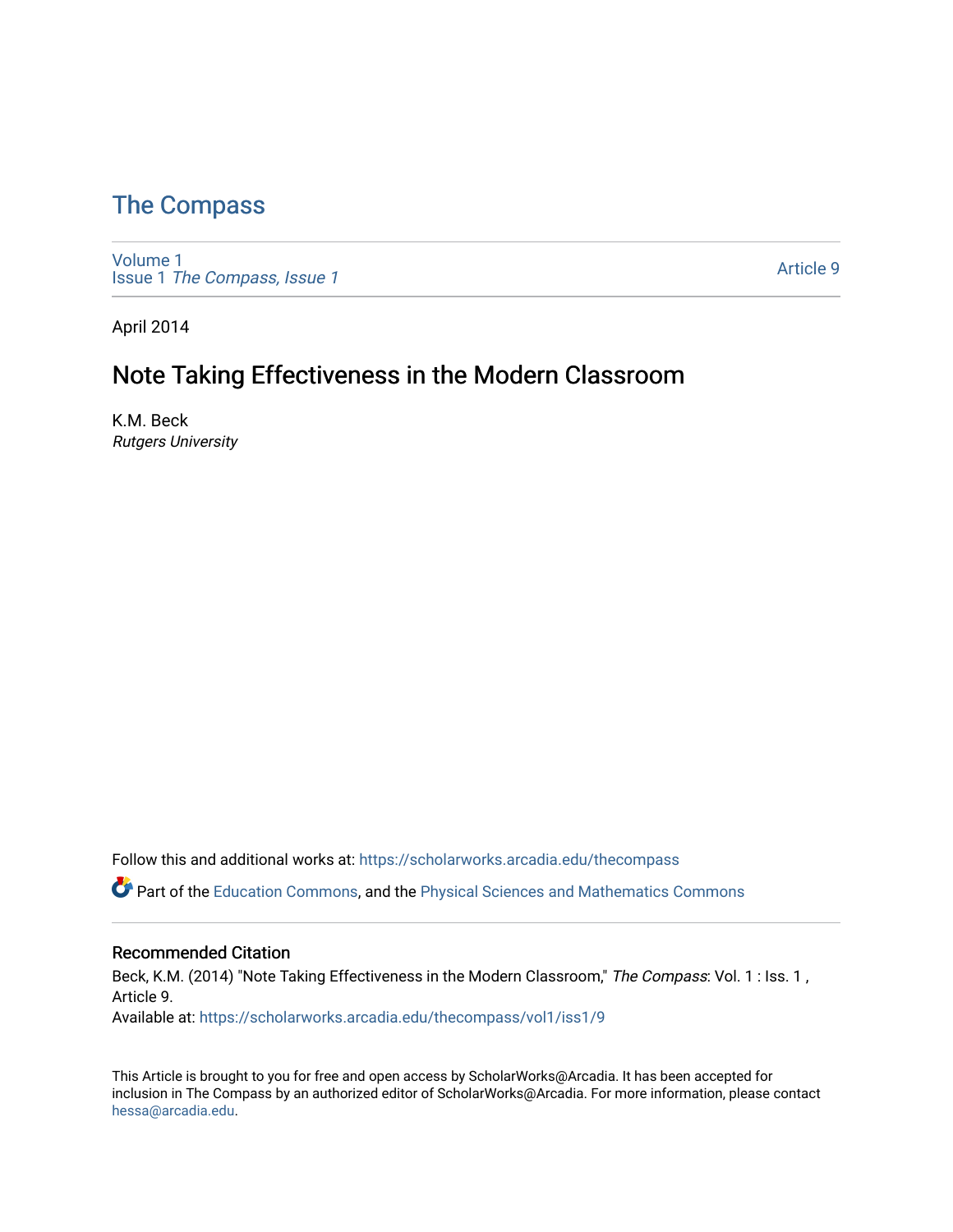# Note Taking Effectiveness in the Modern Classroom

By K.M. Beck, J.S. Hartley, S.L. Hustedde, and T.C. Felsberg *Rutgers University*

The technological revolution has forever changed the way that people in many different environments work and learn. The modern classroom is no exception; it is rapidly changing due to the influx of technology such as laptops, tablets, smart boards, etc. This study will examine the effect that such technology has had on the modern day learning environment. Specifically, what effect does typing lecture notes on a laptop instead of writing them by hand have on test scores? Previous literature on this topic varies greatly, and covers a number of different facets of note-taking behavior. Early work in memory identifies three distinct processes involved in the memory process. These are Encoding, Storage, and Retrieval. Since retrieval, within the context of the learning environment, is the process of actually remembering the material during a test, most studies involving notetaking behavior, including the current study, focus on the encoding or external storage aspects of memory.

Encoding is the process of translating and organizing information and storing it for future use. The encoding process as it pertains to note taking has been researched extensively over the years. Fisher and Harris found that students who took their own notes and reviewed them performed better than students who did not take notes but instead studied the notes provided by the lecturer.<sup>[1]</sup> Einstein, Morris, & Smith found that students who took notes during a lecture, recalled more high-importance information than students who only listened to the lecture.[2]

The external storage function of note taking has also been well documented. For example Fisher and Harris found that students who studied their notes between the immediate test and the follow up test three weeks later, performed better on the follow up test than the students who did not study their notes. [3] Likewise, Einstein Morris, and Smith found that both more successful and less successful note takers benefitted from reviewing their notes.[4] Finally, Fisher and Harris found that students who took their own notes and reviewed them, performed better than students who merely reviewed the lecturer's notes, or took notes themselves but did not review them. [5] This suggests that the combination of taking your own notes and reviewing them takes full advantage of the encoding, and the external storage functions of note taking.

The influx of technology in the classroom is a more recent phenomenon, and thus studies examining the effects are a bit scarce and not as well distributed yet. There is, however, some evidence that the use of computers can be beneficial in the classroom. For example, Rogers & Case-Smith found that 6th graders with poor handwriting and note taking skills took notes in a more organized fashion on computers than they did by hand.<sup>[6]</sup> They also found that 75% of their subjects saw an increase in the speed by which they took notes while using a computer. This finding on the speed of note taking, links to the findings of Peverly et al. that transcription fluency (how fast

<sup>1</sup> Fisher, J. L., & Harris, M. B. (1973). Effect of note taking and review on recall. Journal of Educational Psychology, 65(3), 321-325. doi: 10.1037/h0035640

 $^2$  Einstein, G. O., Morris, J., & Smith, S. (1985). Note-taking, individual differences, and memory for lecture information. Journal of Educational Psychology,77(5), 522-532. doi: 10.1037/0022-0663.77.5.522

<sup>3</sup> Fisher & Harris. Effect of note taking and review on recall.

<sup>4</sup> Einstein, Morris, & Smith. Note-taking, individual differences, and memory for lecture information.

<sup>5</sup> Fisher & Harris. Effect of note taking and review on recall.

<sup>6</sup> Rogers, J., & Case-Smith, J. (2002). Relationship between handwriting and keyboarding performance of sixth-grade students. American Journal of Occupational Therapy, 56, 34–39. doi:10.5014/ajot.56.1.34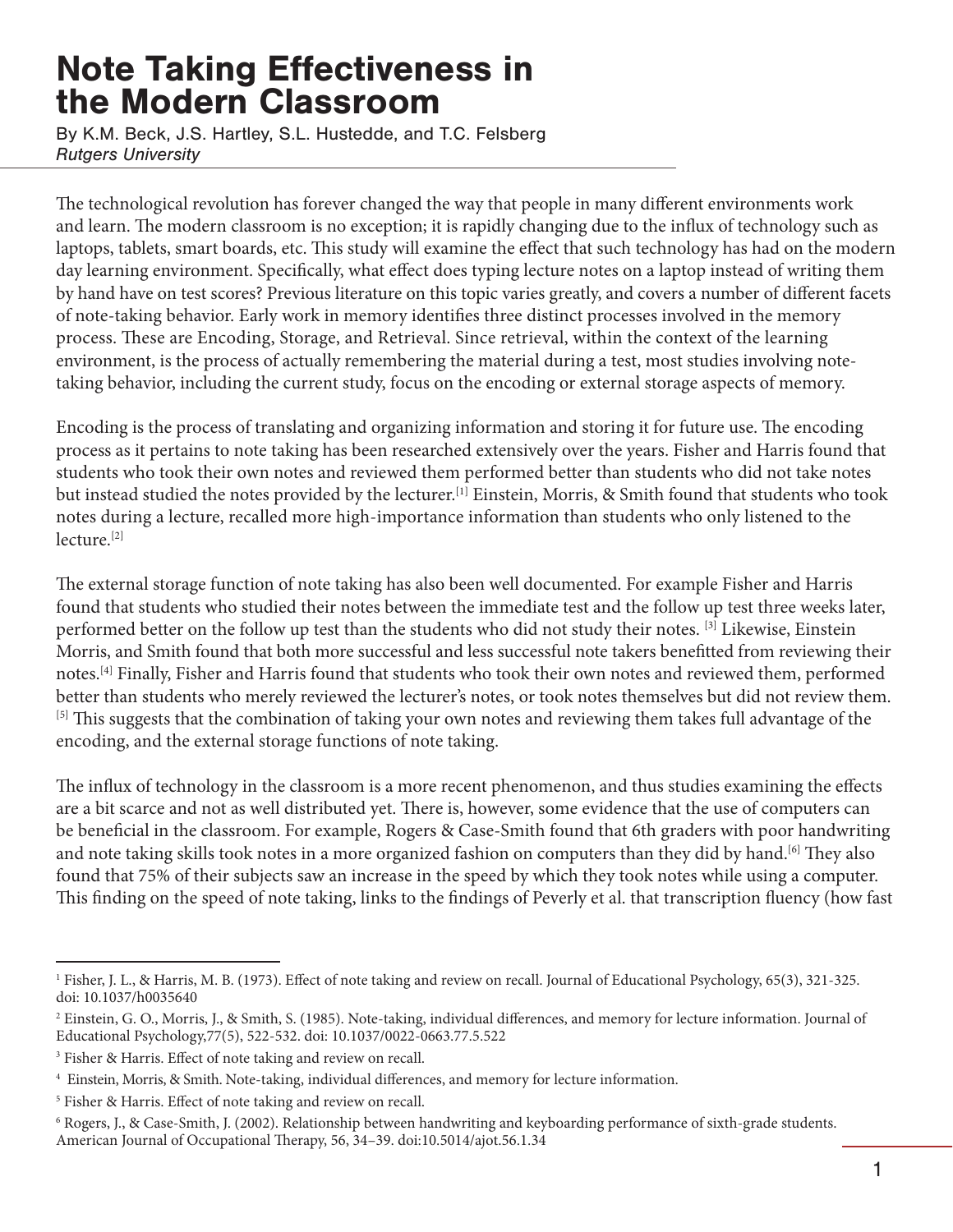one can take notes) is the greatest predictor of the quality of lecture notes.[7] In other words, the faster students can transcribe lecture notes, the better their notes will be, and this will have a positive effect on their test scores. Bui, Myerson, & Hale found that students who took notes on a computer, took more notes, and performed better on immediate free recall and short answer tests.[8]

The current study seeks to extend the findings of Bui, Myerson, & Hale.<sup>[9]</sup> The researchers want to replicate their short-term findings, but also to extend the study to include a delayed follow-up test for subjects taking handwritten notes. We hypothesize that computer note takers will perform better on the immediate test, and also that they will retain the information better and thus perform better on a delayed test one week later.

## METHOD

### **PARTICIPANTS**

Twenty-one subjects were recruited from three psychology classes. One class was from Rutgers at Atlantic Cape and two classes were from Atlantic Cape Community College (ACCC). The subjects from ACCC were members of Professor Beth Sanders-Rabinowitz's Child Psychology, and Social Psychology classes. Professor Sanders-Rabinowitz compensated her students with extra credit for their participation in the study.

The subjects from Rutgers at Atlantic Cape were members of Professor Kenneth Allendoerfer's Experimental Psychology class, and classmates of the research team. As compensation for their participation, the research team participated as subjects in the studies that the subjects themselves are conducting for the class. Of the participants from both schools 5 were male, 16 were female with their ages varying from eighteen to forty-nine and a mean age of twenty-five.

The data from two subjects were excluded due to the fact that the subjects failed to take notes during the video lecture. The data from a third subject was excluded because the subject failed to complete the entire quiz. This resulted in the data being more than two standard deviations from the mean.

### **MATERIALS**

A questionnaire was used during recruiting to acquire basic demographic information (see Appendix 1). An informed consent form was used to inform the subjects of the general purposes of the study, what was expected of them should they choose to participate, and to make them aware of the confidentiality, and anonymity measures in place to protect their privacy (see Appendix 2). Since there are two different types of compensation, a separate informed consent sheet was given to the subjects from Rutgers at Atlantic Cape (see Appendix 3). A nine-minute video was then shown to the subjects in a classroom via a projector screen. The video was a lecture by the Khan Academy featuring Drs. Steven Zucker & Beth Harris giving a lecture on an ancient artifact called the Standard of Ur.<sup>[10]</sup>

Lastly, a quiz was used to assess how much of the information presented in the video was retained by the subjects (see Appendix 4). The same quiz was randomly reorganized and used for the follow up test one week later (see Appendix 5). The order in which each subject received the two quizzes was randomized to control for order

<sup>7</sup> Peverly, S. T., Ramaswamy, V., Brown, C., Sumowsky, J., Alidoost, M., & Garner, J. (2007). What predicts skill in lecture note taking? Journal of Educational Psychology, 99, 167–180. doi:10.1037/0022-0663.99.1.167

<sup>8</sup> Bui, D. C., Myerson, J., & Hale, S. (2012, October 8). Note-Taking With Computers: Exploring Alternative Strategies for Improved Recall. Journal of Educational Psychology. Advance online publication. doi: 10.1037/a0030367

<sup>9</sup> Ibid.

<sup>10</sup> Zucker, S. (Performer), Harris, B. (Performer). (2012). Sumerian art: Standard of ur. [Web Video]. Retrieved from http://www.khanacademy.org/humanities/history/ancient-medieval/v/standard-of-ur–c–2600-2400-b-c-e.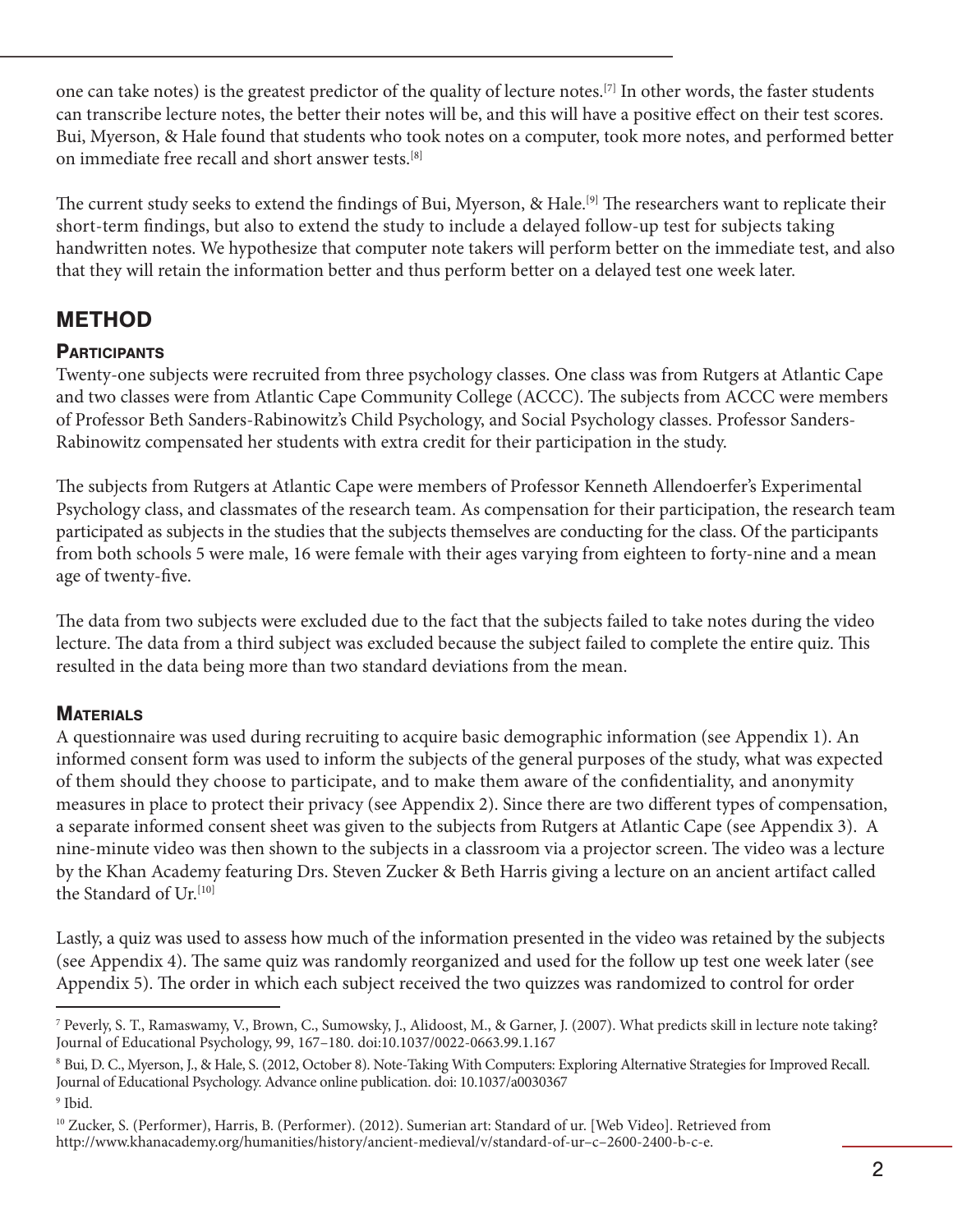effects. A laptop computer or college ruled notepaper was provided for the subjects to take their notes dependent on which condition they were randomly assigned to. The experiment took place in two separate classrooms provided by Rutgers at Atlantic Cape. They each had the same projector and screen. The subjects sat at the tables that the students normally sit at during regular class hours, to replicate an average classroom setting.

#### **PROCEDURES**

When initially recruiting the subjects, the researchers distributed a questionnaire (see Appendix 1) to acquire demographic and basic information such as age, gender, computer competence, college grade point average, and the number of college credits completed. This information was used to ensure that there was no unintentional assignment bias to confound the results. After answering the questionnaire, the subjects were given a date, time, and place to report for the study. The information from the questionnaires was used to determine the demographics of the two groups.

The subjects were then randomly assigned to the computer or the handwritten conditions, and each subject's quiz order was randomized. The subjects were split into two separate rooms during the experiment to maintain experimental control. The computer group was instructed to take notes on the laptop computer provided for them, using a simple word processing program while the handwritten group took notes using a pen and paper provided for them. Both groups watched the nine-minute video on the projector screen and took notes using their assigned method. Subjects then took a 20-question immediate quiz on the content of the video. The subjects were thanked for their participation, and reminded of the follow-up appointment in one week's time. This entire process took approximately 30 minutes.

One week later, the subjects were administered their second quiz on the material presented in the video lecture. Once they finished the quiz, they were debriefed on the study, given the opportunity to ask questions, thanked for their participation, and dismissed.

### **RESULTS**

The immediate test scores were analyzed using an independent sample, two-tailed t-test with a .05 level of significance. The mean test score for the computer group was  $15.1$  (SD = 1.83) whereas the handwritten group scored an average of 15.4 on the test  $(SD = 2.37)$  as seen in Figure 1. The analysis of the data showed that there was no statistically significant difference between the test scores of students who take notes on a computer, and students who take notes by hand,  $t(16.67) = -0.299$ ,  $p = 0.769$ . In other words, there was no statistically significant difference in the immediate test scores of students taking notes on a computer or students taking notes by hand.

The delayed test scores were also analyzed using an independent sample, two-tailed t-test with a .05 level of significance. The mean test score for the computer group was  $14 (SD = 2.62)$  and the handwritten group scored an average of 14.33 on the test  $(SD = 2.6)$  as seen in Figure 1. The analysis of the data showed that there was no statistically significant difference between the test scores of students who take notes on a computer, and students who take notes by hand,  $t(14.74) = -2.63$ , p = .796. In other words, there was no statistically significant difference in the delayed test scores of students taking notes on a computer or students taking notes by hand.

Lastly, the word counts of the lecture notes taken by both groups were analyzed, using an independent sample, two-tailed t-test with a .05 level of significance. The mean word count for the computer group was 153.3 (SD = 62.6) while the average of the handwritten group was  $96.7$  (SD = 45.1) as seen in Figure 2. The analysis of the data showed that there was a statistically significant difference between the amount of notes taken by students taking notes on a computer, and students taking notes by hand,  $t(17) = 2.24$ ,  $p = .041$ . In other words, students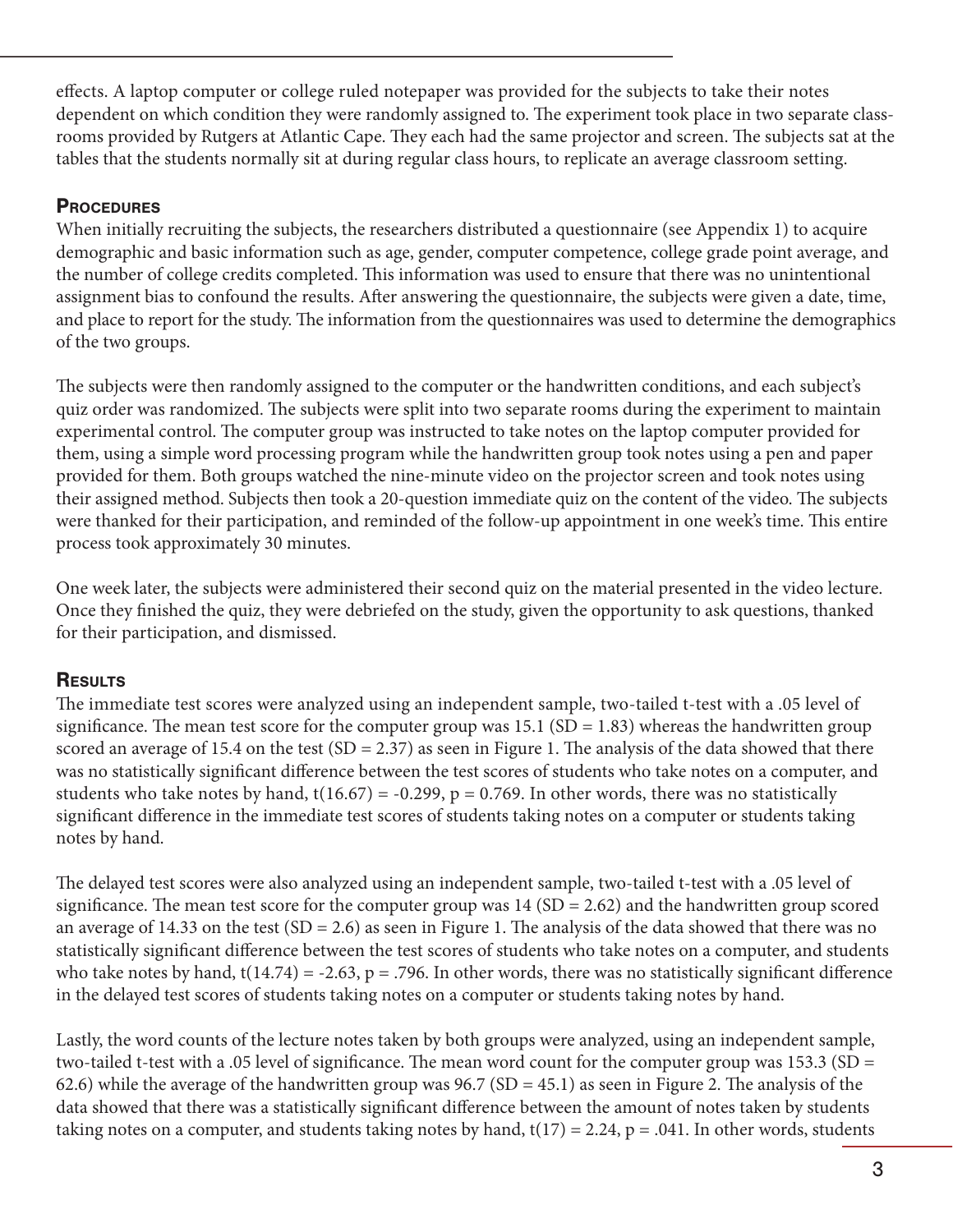taking notes on a computer took significantly more notes than students taking notes by hand.

## **Discussion**

Our data did not support our hypotheses in that the computer group did not perform better on the immediate or the delayed test. The current data are contrary previous research by Bui, Myerson, & Hale who found that computer note takers performed better than handwritten note takers.[11] Not only did both groups perform equally well on the immediate and delayed tests, but the test scores of both groups decayed at the same rate from the immediate to the delayed tests. These results suggest that the encoding functions of both digital and handwritten note taking have comparable effects on short-term and long-term memory.

The current study isolated the encoding function of memory by not allowing the subjects to review their notes. This allowed the researchers to examine the differences in the effectiveness of encoding between the two groups. The data show that the encoding function of taking notes on either a laptop or by hand does not, in and of itself, produce significant changes in test scores. This may not be true if the subjects were allowed to utilize the external storage function of the notes.

A possible limitation of the current study was the small subject pool. One reason for this could be that subjects had to travel to our campus to participate in the study. Another limitation is that all our subjects were college students; in future research we would like to see groups that are representative of the larger population. Future research could also look at middle and high school populations to see if the effect is the same.

A good direction for future research would be to allow the subjects to review their notes; this may produce a significant effect between the digital and handwritten groups. Future research could examine the effect of tests that vary in difficulty. It is possible that a more difficult test could increase the drop-off in test scores between the immediate and the delayed test. Furthermore, the current study only examined laptops versus handwriting for notes.

As technology advances, other forms of digital note taking will become more prevalent. Future research may want to examine the effect of tablet note taking, dictated notes, voice recognition software, and other forms of digital note taking on test scores. Research in this field is important because technology is becoming more and more prevalent in today's classrooms. Thus, research on the effect that technology has on the learning process can help shape the way that students learn in the modern classroom. If future studies can provide evidence on how to better make use of technology in the classroom, students can harness the educational benefits that can be achieved through its use.

<sup>11</sup> Bui, Myerson, & Hale. Note-Taking With Computers: Exploring Alternative Strategies for Improved Recall.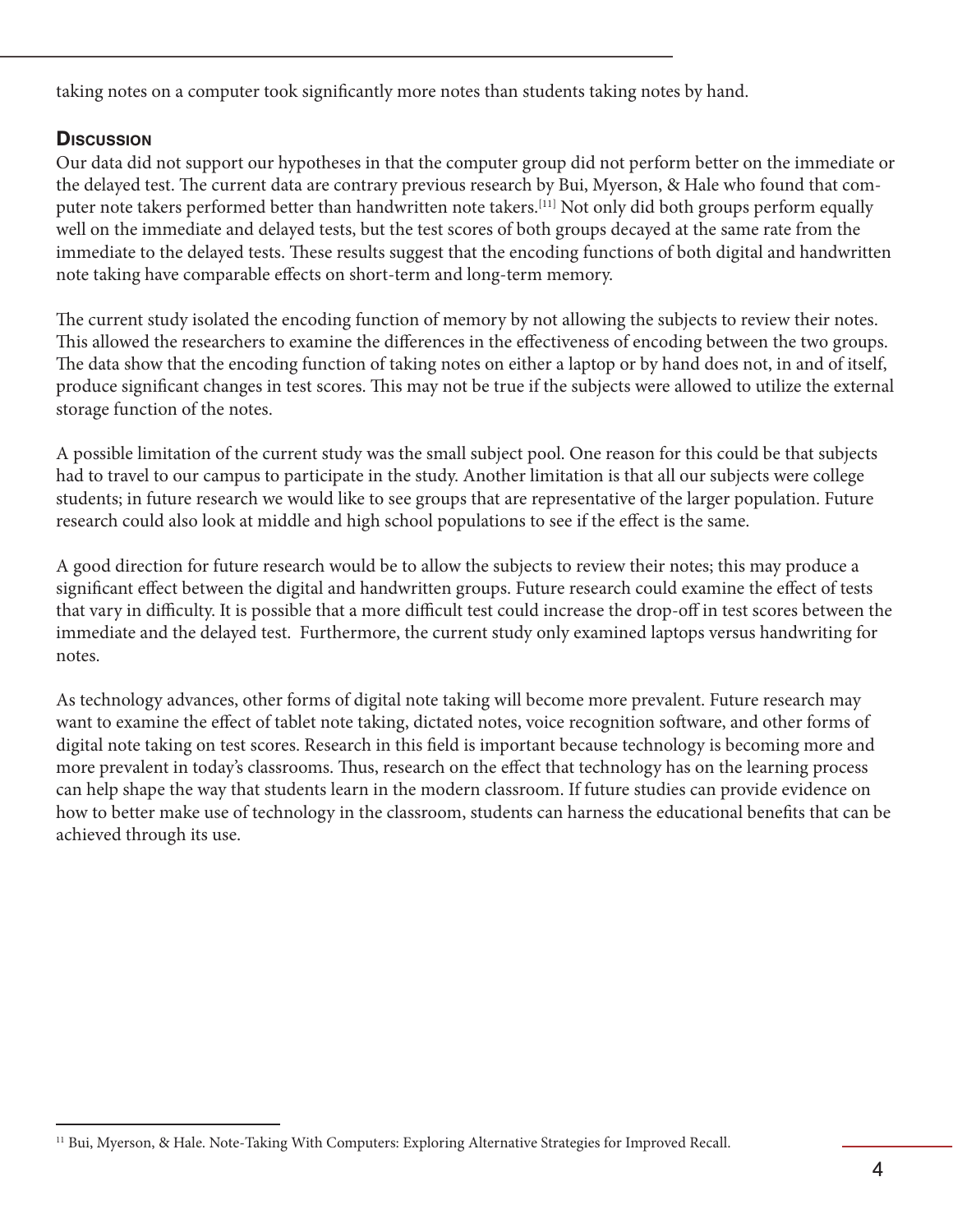#### Bibliography

- Bui, D. C., Myerson, J., & Hale, S. (2012, October 8). Note-Taking With Computers: Exploring Alternative Strategies for Improved Recall. Journal of Educational Psychology. Advance online publication. doi: 10.1037/a0030367
- Einstein, G. O., Morris, J., & Smith, S. (1985). Note-taking, individual differences, and memory for lecture information. Journal of Educational Psychology,77(5), 522-532. doi: 10.1037/0022-0663.77.5.522
- Fisher, J. L., & Harris, M. B. (1973). Effect of note taking and review on recall. Journal of Educational Psychology, 65(3), 321-325. doi: 10.1037/h0035640
- Peverly, S. T., Ramaswamy, V., Brown, C., Sumowsky, J., Alidoost, M., & Garner, J. (2007). What predicts skill in lecture note taking? Journal of Educational Psychology, 99, 167–180. doi:10.1037/0022-0663.99.1.167
- Rogers, J., & Case-Smith, J. (2002). Relationship between handwriting and keyboarding performance of sixthgrade students. American Journal of Occupational Therapy, 56, 34–39. doi:10.5014/ajot.56.1.34
- Zucker , S. (Performer), Harris, B. (Performer). (2012). Sumerian art: Standard of ur. [Web Video]. Retrieved from http://www.khanacademy.org/humanities/history/ancient-medieval/v/standard-of-ur–c–2600-2400-b-c-e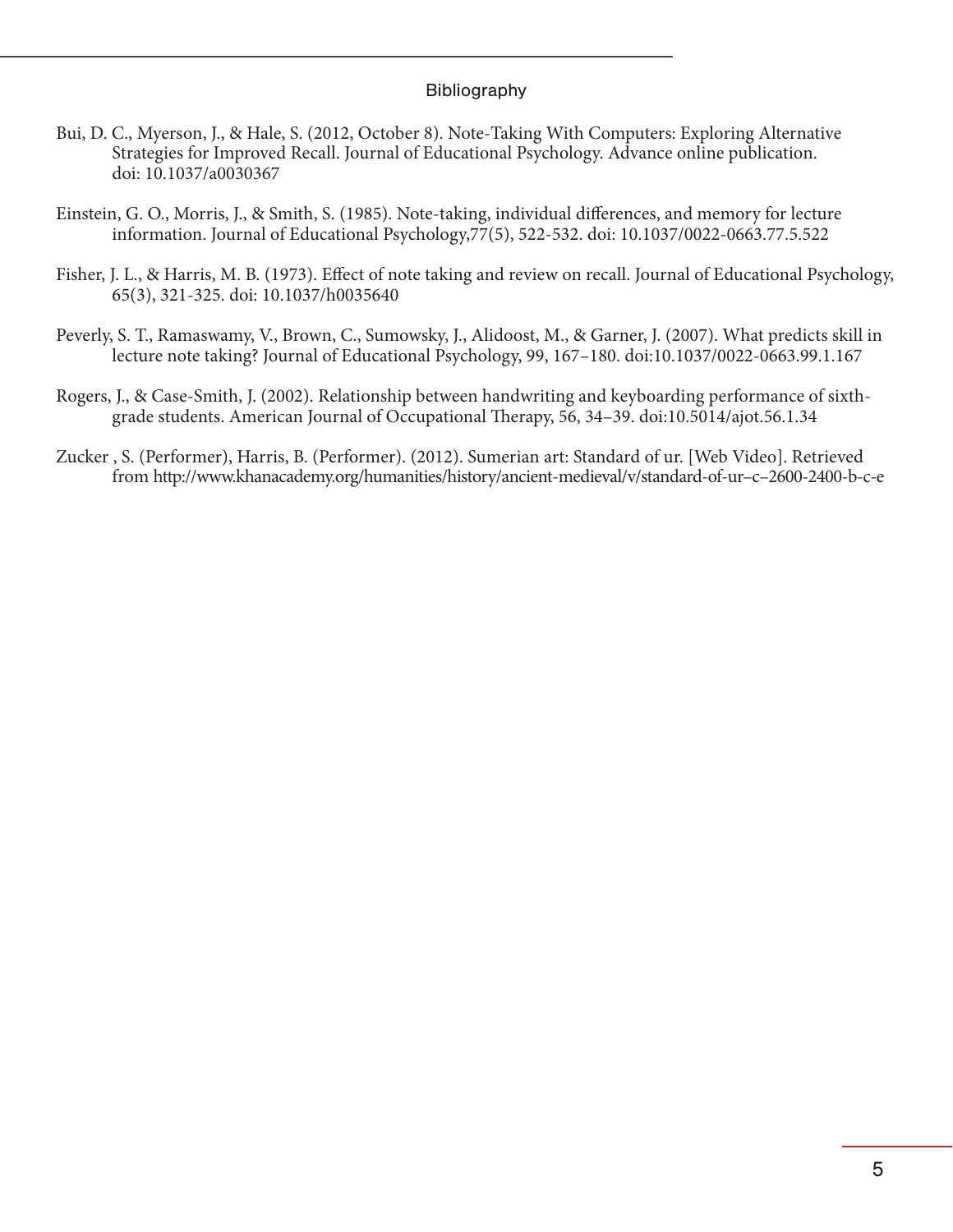#### Appendix 1

Basic Information Subject Number Name: Name: Gender: A.) Male B.) Female How old are you? How many College credits have you completed? \_\_\_\_\_\_\_\_\_\_\_\_\_\_\_\_\_\_\_\_\_\_\_\_\_\_\_\_\_\_\_\_\_\_\_ How do you usually take notes during class? A.) Handwritten b.) Typed/Electronic c.) Both How confident are you in your ability to use a computer? Low confidence  $1-2-3-4-5$  High confidence

What is your cumulative GPA?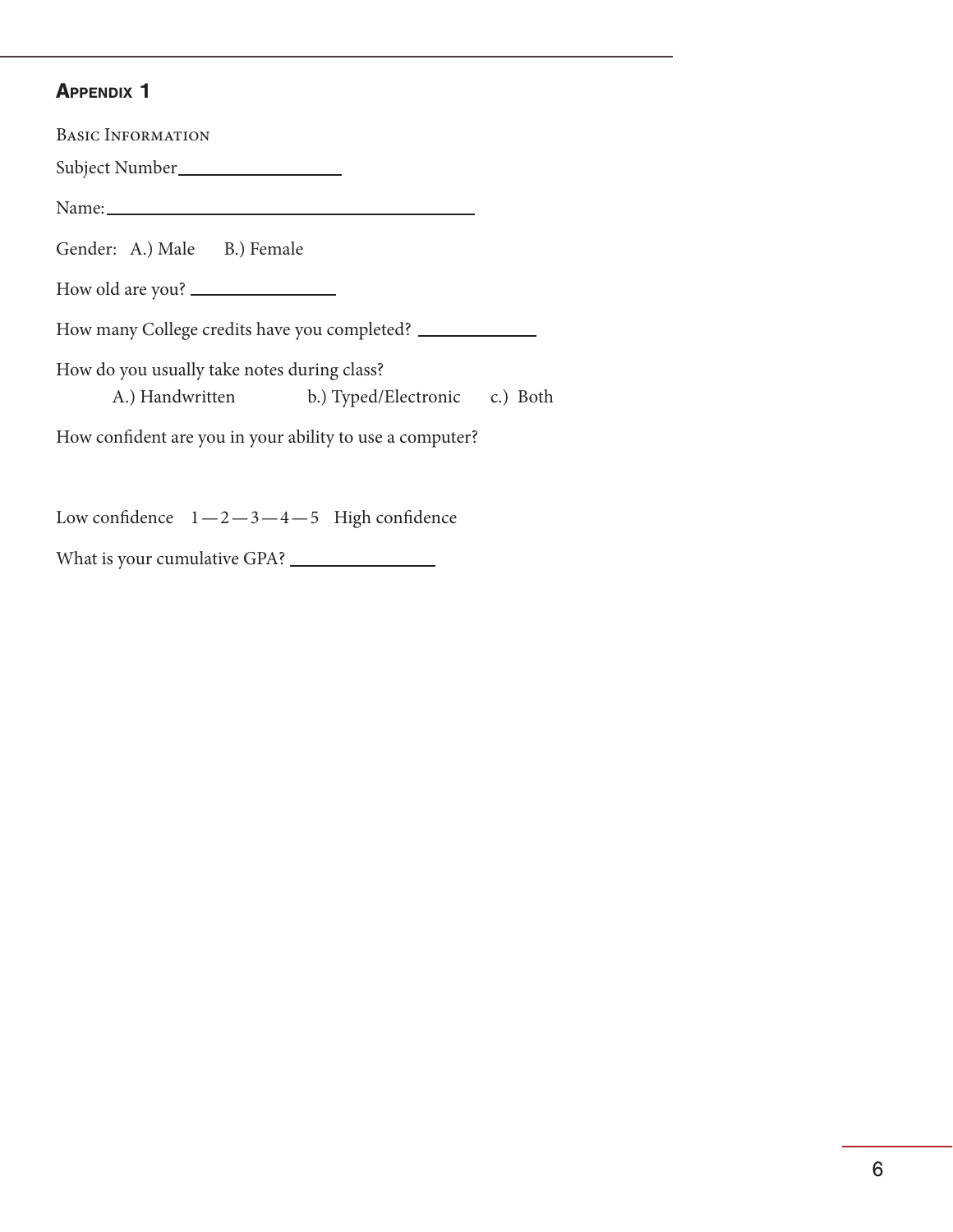Informed Consent

Subject Number

Subjects will watch a nine-minute video and take notes on the content that is presented. There will then be a short quiz to measure how much information from the video was retained. This whole process should take roughly 30 minutes. One week later, subjects will be asked to come back for a brief follow up study that will take about fifteen minutes. All data will be kept confidential and the data will be kept separate from the participant's personal information. In order to protect subject anonymity all personal information will be destroyed after the study is completed. Subjects participate at their own discretion and may drop out of the study at any point, without penalty. For any concerns or to report an issue with your experience participating in the study, please contact professor Kenneth Allendoerfer via e-mail at kenneth.allendoerfer@rutgers.edu.

We foresee no possible risks of participation. Possible benefits of participation: you may find it interesting, and you can contribute to science. Compensation for participating: for your participation in the study, Professor Sanders has agreed a reward of extra credit. Subjects will receive partial credit for partial participation, and full credit for full participation.

| <b>NT</b> | $- - - - - -$ |
|-----------|---------------|
|           |               |

Signature:

Witness: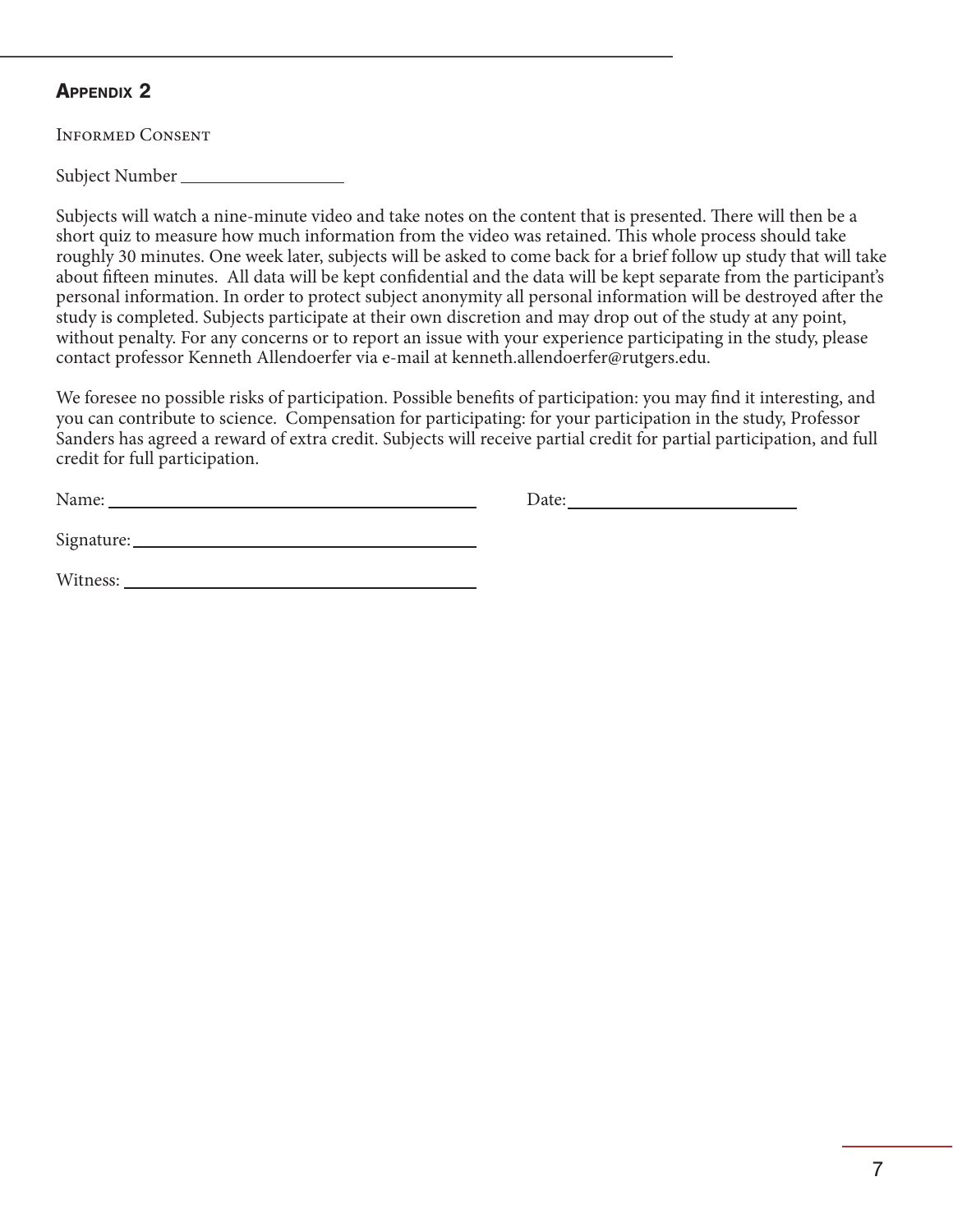Informed Consent 2

Subject Number

Subjects will watch a nine-minute video and take notes on the content that is presented. There will then be a short quiz to measure how much information from the video was retained. This whole process should take roughly 30 minutes. One week later, subjects will be asked to come back for a brief follow up study that will take about fifteen minutes. All data will be kept confidential and the data will be kept separate from the participant's personal information. In order to protect subject anonymity all personal information will be destroyed after the study is completed. Subjects participate at their own discretion and may drop out of the study at any point, without penalty. For any concerns or to report an issue with your experience participating in the study, please contact professor Kenneth Allendoerfer via e-mail at kenneth.allendoerfer@rutgers.edu.

We foresee no possible risks of participation. Possible benefits of participation: you may find it interesting, and you can contribute to science. Compensation for participating: For your participation in the study, the researchers will volunteer to be subjects in your Experimental Psychology final experimental study.

| Name: |  |
|-------|--|
|       |  |

Signature:

Witness: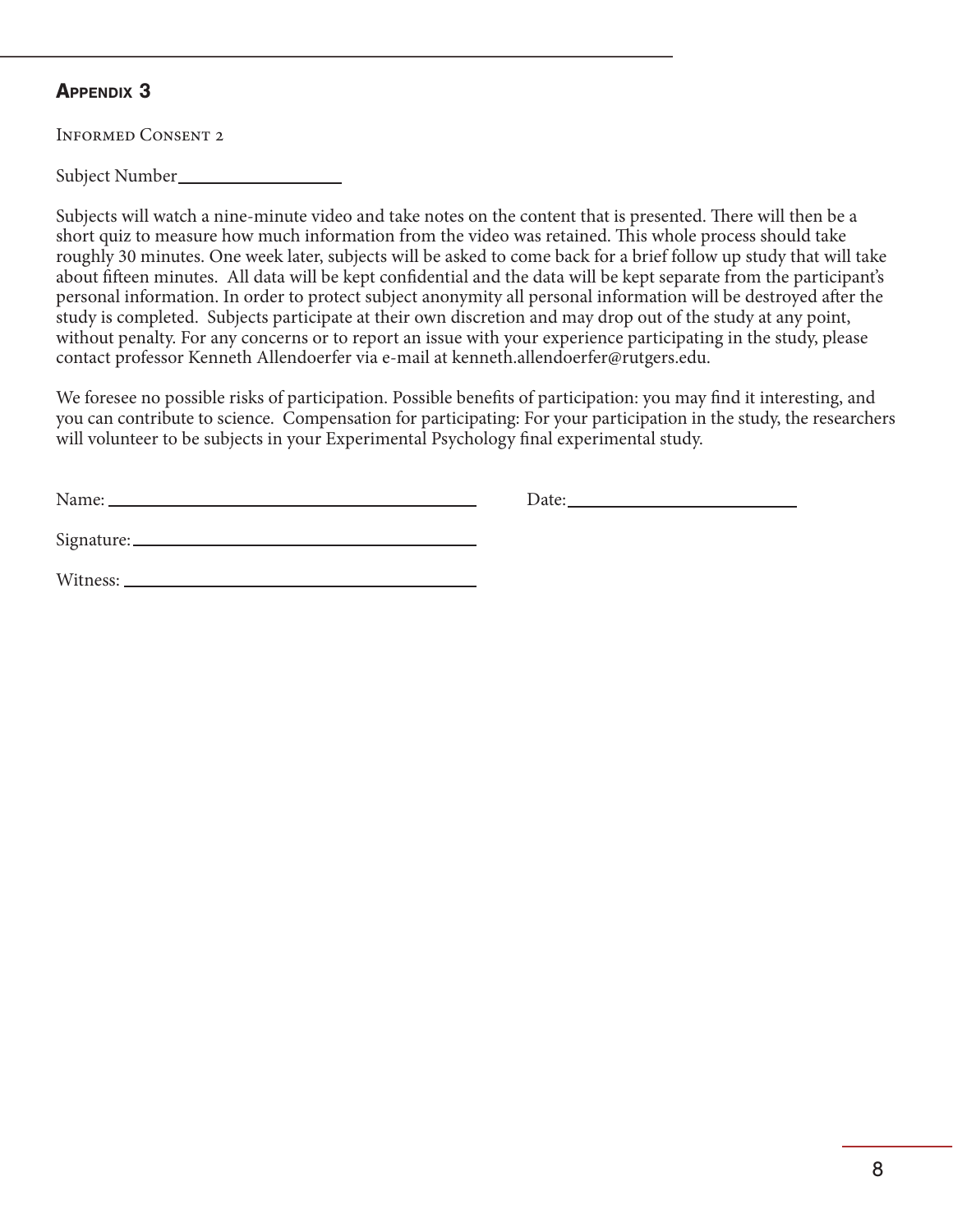Quiz 1

- 1. The top registers of the standard of Ur feature:
	- a. A King being brought prisoners of war
	- b. Merchants leading animals to market
	- c. A King seated among his court
	- d. Both a and c
- 2. Only four people were killed in the battle depicted on the Standard of Ur.
	- a. True
	- b. False
- 3. The figures on the Standard of Ur are depicted in three dimensions rather than in two-dimensional profile.
	- a. True
	- b. False
- 4. The two sides of the Standard focus on the themes of:
	- a. Rich, and poor
	- b. Male, and Female
	- c. War, and Peace
	- d. All of the Above
- 5. How many registers are on each side of the Standard of Ur?
	- a. 1
	- b. 2
	- c. 3
	- d. 4
- 6. The style used on the Standard of Ur is similar to the style of:
	- a. Babylon
	- b. Assyria
	- c. Egypt
	- d. Rome
- 7. The soldier's helmets depicted on the Standard of Ur have never been proven to have actually existed.
	- a. True
	- b. False
- 8. How old is the Standard of Ur?
	- a. 3500 years
	- b. 2500 years
	- c. 4500 years
	- d. 1500 years
- 9. The bottom register is composed of the lowest class workers in the society.
	- a. True
	- b. False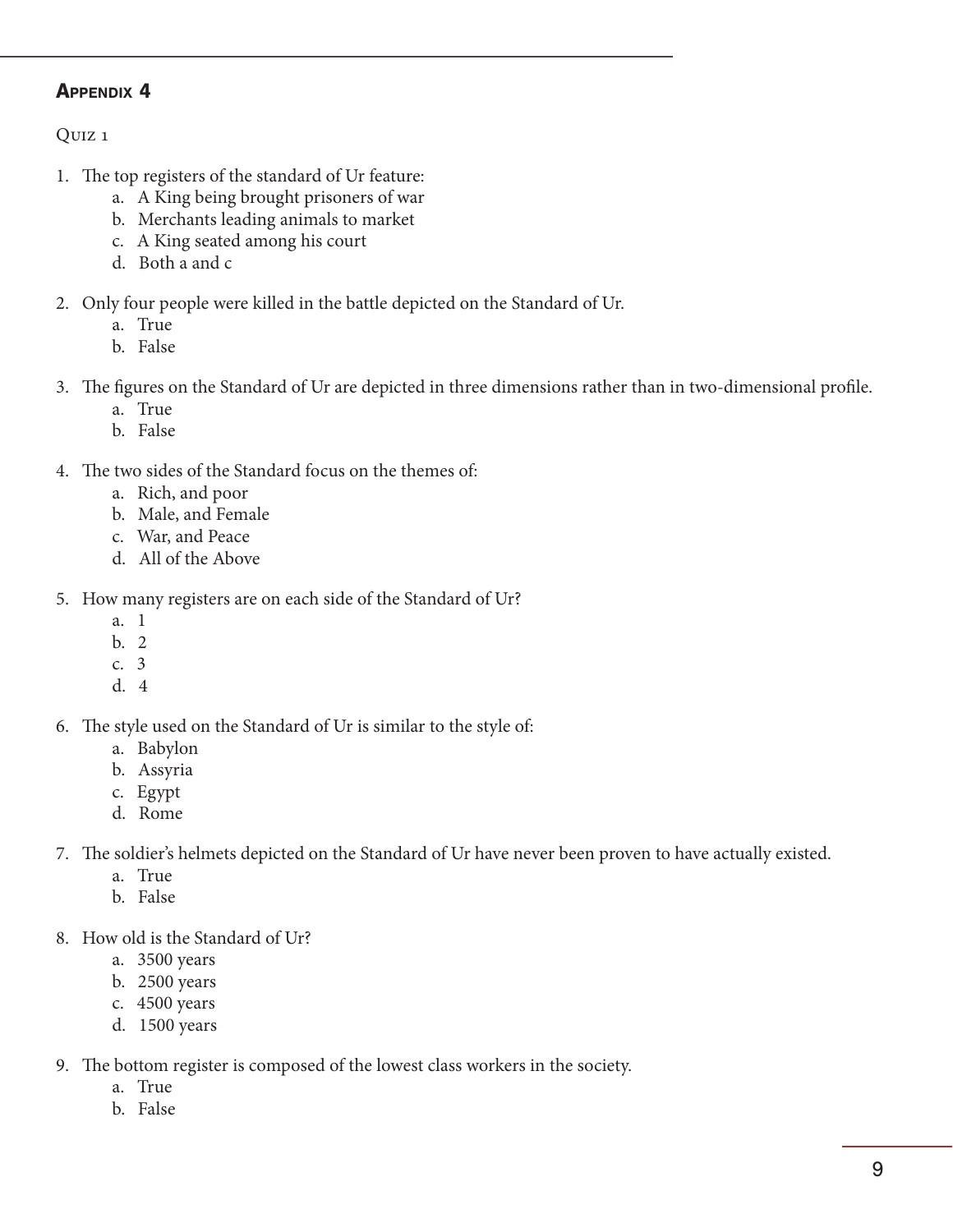10. One of the reasons the Standard of Ur was made from so many different materials is because Ur was a society made up solely of farmers.

- a. True
- b. False

11. The king is distinguished from the rest of the figures because:

- a. He is dressed better than everyone else
- b. He has more jewelry
- c. He has lots of concubines
- d. He is much larger than the rest of the people.
- 12. The standard of Ur was discovered in the 1800's.
	- a. True
	- b. False
- 13. The society depicted in the Standard of Ur has nothing in common with today's society.
	- a. True
	- b. False
- 14. What are the two things the eagle on the back of a US dollar bill clutches in its talons?
	- a. Arrows, and a fig branch
	- b. Arrows, and a Scroll
	- c. Olive branch, and a Scroll
	- d. Olive branch, and Arrows

15. The city-state of Ur is located in what modern day country?

- a. Iran
- b. Iraq
- c. Turkey
- d. Pakistan

16. The figures on the Standard of Ur depict:

- a. People, and Animals
- b. People, and Gods
- c. Animals, and Gods
- d. All of the above

17. Some have proposed that the Standard of Ur was a box for a musical instrument.

- a. True
- b. False

18. The way experts determined that the king was being brought prisoners is because the prisoners are depicted smaller than anyone else.

- a. True
- b. False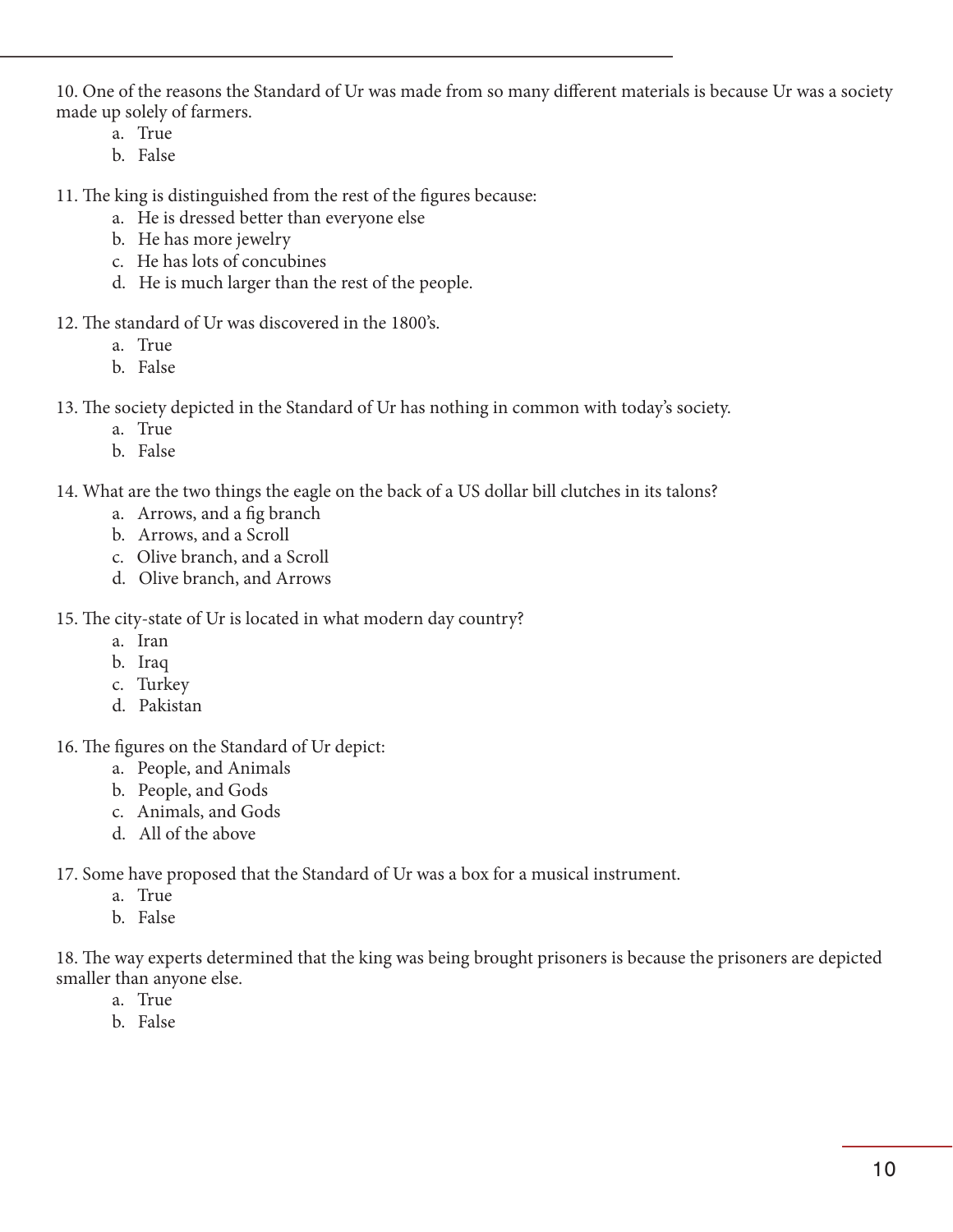- 19. The middle register on the second side of the Standard of Ur depicts:
	- a. Chariots riding over enemies.
	- b. A king seated among his court.
	- c. Farmers and manual laborers.
	- d. Ranks of soldiers marching toward a battle.

20. The Standard of Ur was discovered by Leonard Woolley.

- a. True
- b. False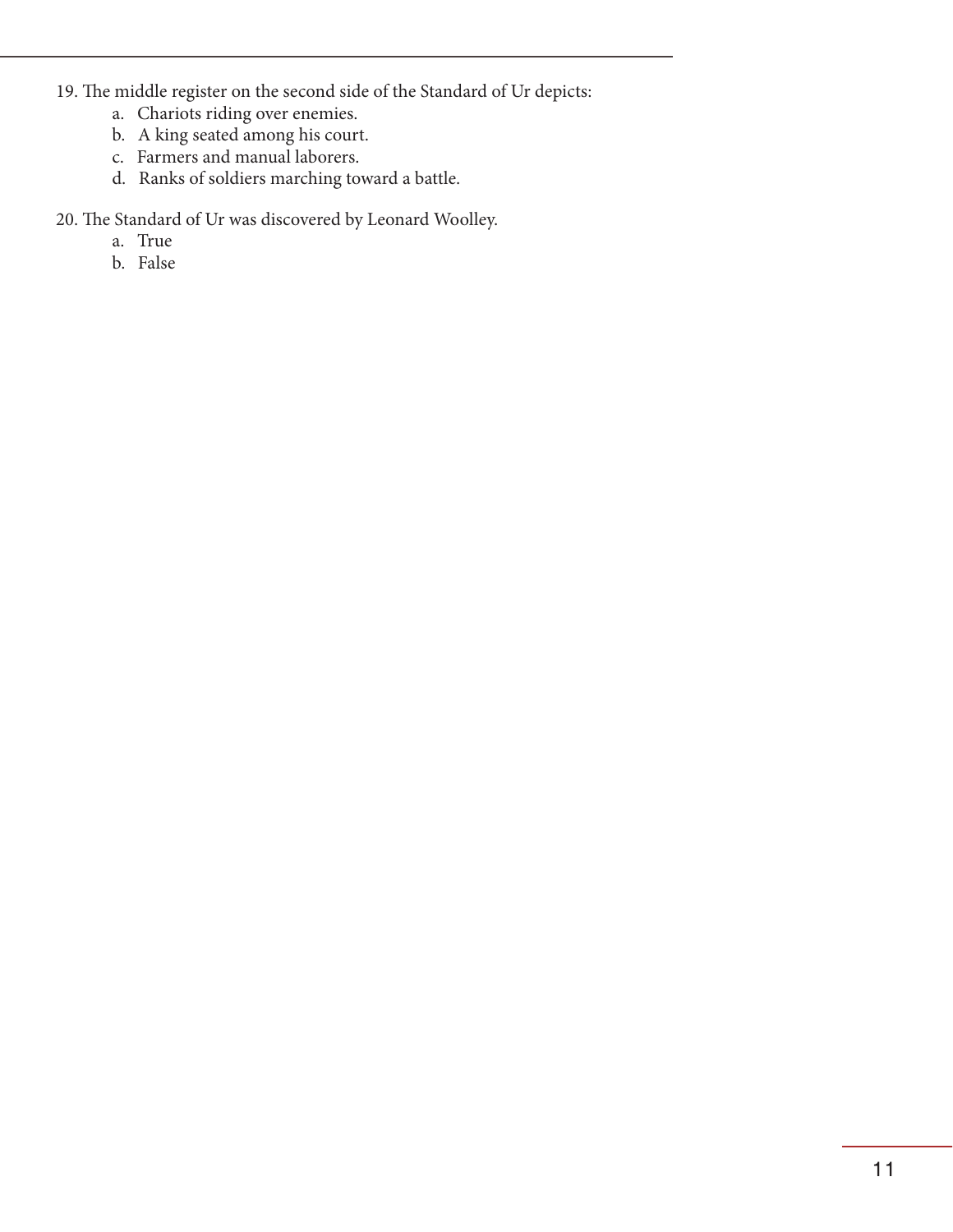Quiz 2

- 1. How old is the Standard of Ur?
	- a. 3500 years
	- b. 2500 years
	- c. 4500 years
	- d. 1500 years

2. One of the reasons the Standard of Ur was made from so many different materials is because Ur was a society made up solely of farmers.

- a. True
- b. False
- 3. The figures on the Standard of Ur depict:
	- a. People, and Animals
	- b. People, and Gods
	- c. Animals, and Gods
	- d. All of the above

4. The style used on the Standard of Ur is similar to the style of:

- a. Babylon
- b. Assyria
- c. Egypt
- d. Rome

5. The way experts determined that the king was being brought prisoners is because the prisoners are depicted smaller than anyone else.

- a. True
- b. False

6. How many registers are on each side of the Standard of Ur?

- a. 1
- b. 2
- c. 3
- d. 4
- 7. The bottom register is composed of the lowest class workers in the society.
	- a. True
	- b. False
- 8. The top registers of the standard of Ur feature:
	- a. A King being brought prisoners of war
	- b. Merchants leading animals to market
	- c. A King seated among his court
	- d. Both a and c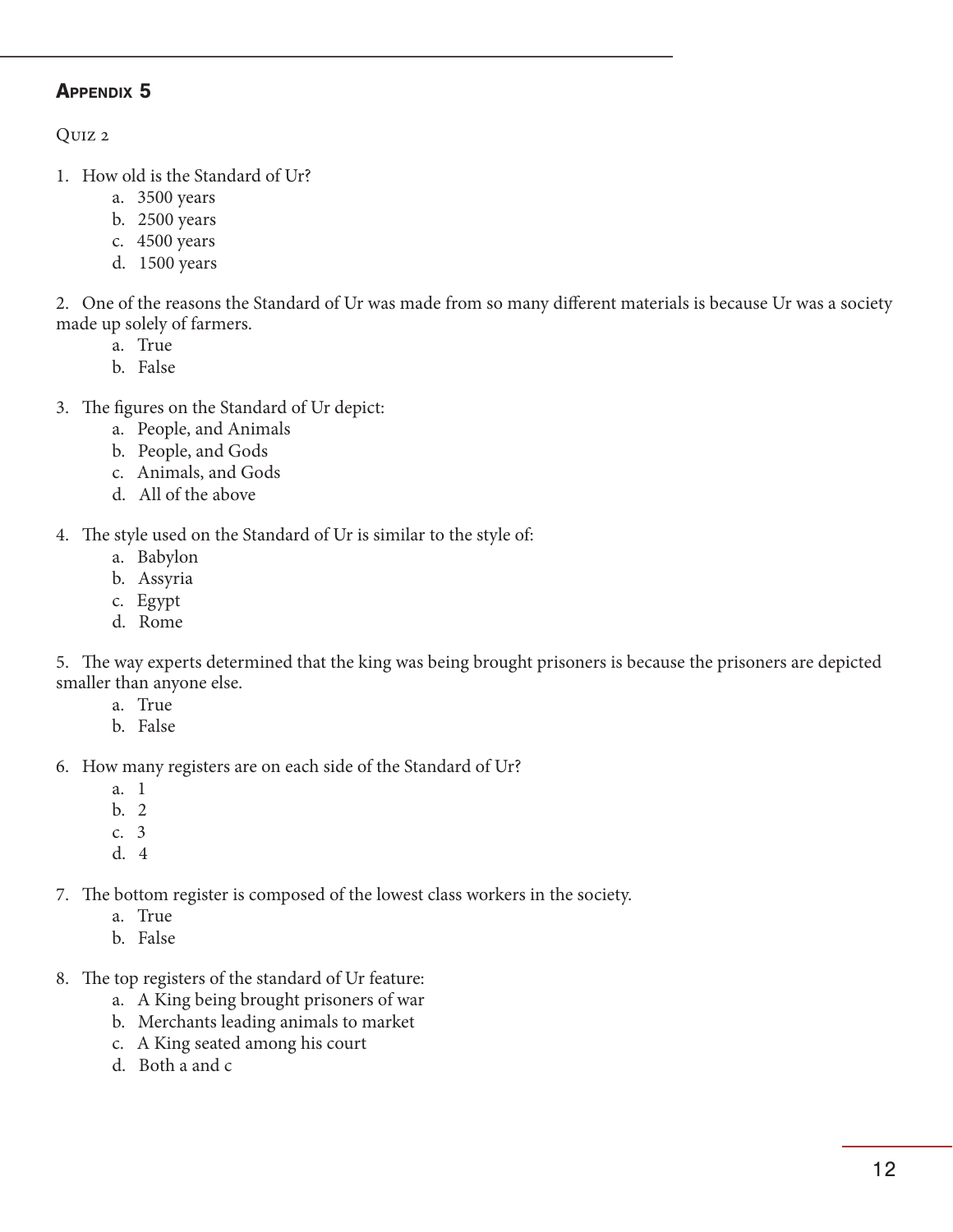- 9. The Standard of Ur was discovered by Leonard Woolley.
	- a. True
	- b. False
- 10. What are the two things the eagle on the back of a US dollar bill clutches in its talons?
	- a. Arrows, and a fig branch
	- b. Arrows, and a Scroll
	- c. Olive branch, and a Scroll
	- d. Olive branch, and Arrows
- 11. The figures on the Standard of Ur are depicted in three dimensions rather than in two-dimensional profile.
	- a. True
	- b. False
- 12. The standard of Ur was discovered in the 1800's.
	- a. True
	- b. False

13. The middle register on the second side of the Standard of Ur depicts:

- a. Chariots riding over enemies.
- b. A king seated among his court.
- c. Farmers and manual laborers.
- d. Ranks of soldiers marching toward a battle.

14. The society depicted in the Standard of Ur has nothing in common with today's society.

- a. True
- b. False
- 15. Only four people were killed in the battle depicted on the Standard of Ur.
	- a. True
	- b. False

16. The city-state of Ur is located in what modern day country?

- a. Iran
- b. Iraq
- c. Turkey
- d. Pakistan

17. The soldier's helmets depicted on the Standard of Ur have never been proven to have actually existed.

- a. True
- b. False
- 18. The king is distinguished from the rest of the figures because:
	- a. He is dressed better than everyone else
	- b. He has more jewelry
	- c. He has lots of concubines
	- d. He is much larger than the rest of the people.